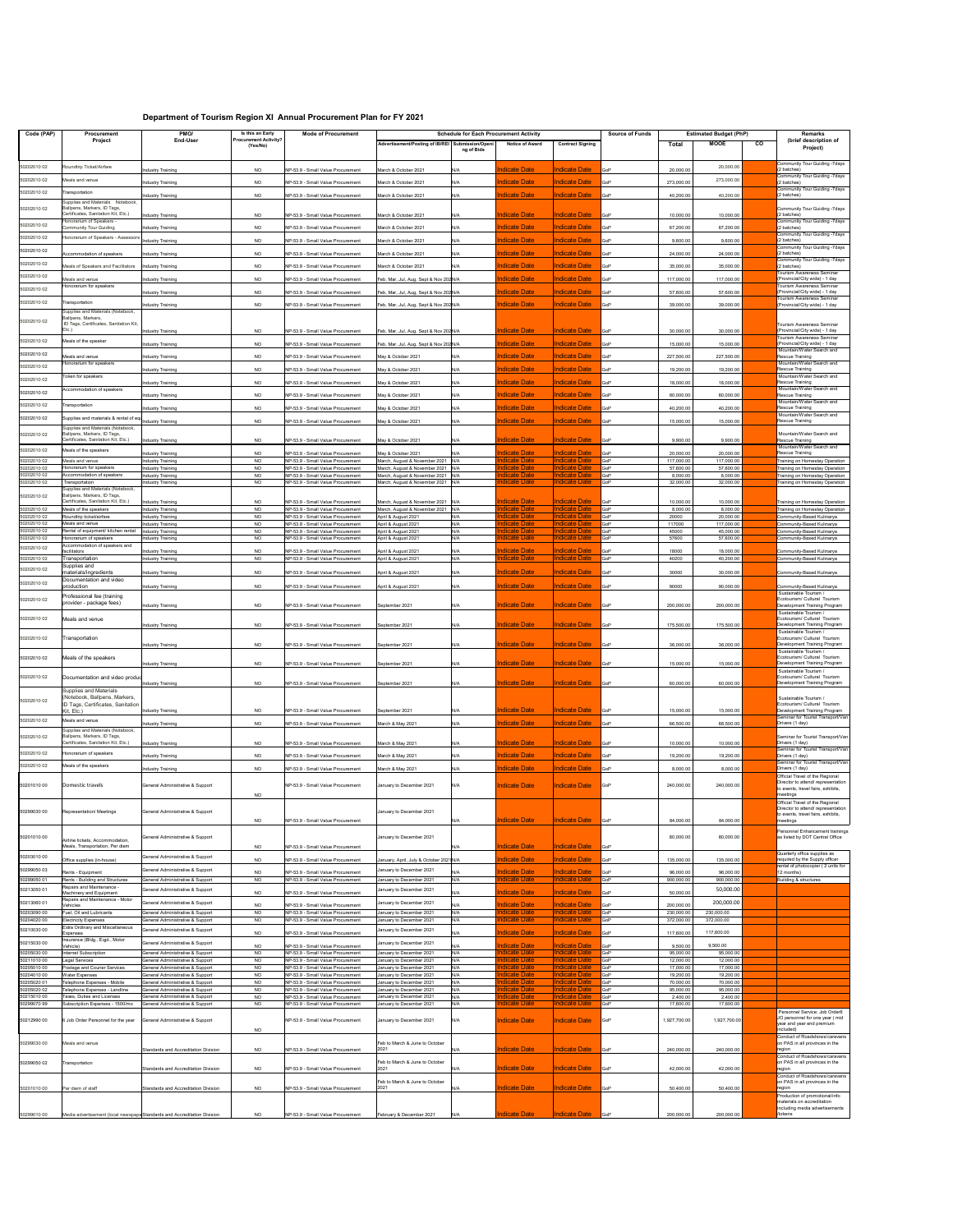|                            |                                                          |                                                      |                        |                                                                        |                                                        |            |                                              |                                              |            |                        |                        | Production of promotional/info                                                       |
|----------------------------|----------------------------------------------------------|------------------------------------------------------|------------------------|------------------------------------------------------------------------|--------------------------------------------------------|------------|----------------------------------------------|----------------------------------------------|------------|------------------------|------------------------|--------------------------------------------------------------------------------------|
|                            |                                                          |                                                      |                        |                                                                        | Feb to March & June to October                         |            |                                              |                                              |            |                        |                        | materials on accreditation<br>including media advertisements                         |
| 50299010 00                | Tokens/Giveaways                                         | <b>Standards and Accreditation Division</b>          | NO.                    | INP-53.9 - Small Value Procurement                                     | 2021                                                   | N/A        | <b>Indicate Date</b>                         | <b>Indicate Date</b>                         | <b>GoP</b> | 180,000.00             | 180,000.00             | /tokens<br>Attendance to                                                             |
| 50201010 00                | Airfare                                                  | <b>Standards and Accreditation Division</b>          | <b>NO</b>              | NP-53.9 - Small Value Procurement                                      | June and December 2021                                 | N/A        | <b>Indicate Date</b>                         | <b>Indicate Date</b>                         | <b>GoP</b> | 112,700.00             | 112,700.00             | trainings/retooling/seminars on<br>accreditation updates                             |
|                            |                                                          |                                                      |                        |                                                                        |                                                        |            |                                              |                                              |            |                        |                        | Attendance to<br>trainings/retooling/seminars on                                     |
| 50201010 00                | Per diems of staff                                       | <b>Standards and Accreditation Division</b>          | <b>NO</b>              | NP-53.9 - Small Value Procurement                                      | June and December 2021                                 | N/A        | <b>Indicate Date</b>                         | <b>Indicate Date</b>                         | <b>GoP</b> | 57,600.00              | 57,600.00              | accreditation updates<br>Conduct of inspection to all                                |
| 50205020 01                | Communication                                            |                                                      |                        |                                                                        | January to December 2021                               |            |                                              |                                              |            |                        |                        | accredited and accreditable<br>Tourism Establishments in the                         |
|                            |                                                          | <b>Standards and Accreditation Division</b>          | <b>NO</b>              | NP-53.9 - Small Value Procurement                                      |                                                        | N/A        | <b>Indicate Date</b>                         | <b>Indicate Date</b>                         | GoP        | 10,000.00              | 10,000.00              | region<br>Conduct of inspection to all                                               |
| 50201010 00                | Per diem of staff                                        |                                                      |                        |                                                                        | January to December 2021                               |            |                                              |                                              |            |                        |                        | accredited and accreditable<br>Tourism Establishments in the                         |
|                            |                                                          | <b>Standards and Accreditation Division</b>          | <b>NO</b>              | INP-53.9 - Small Value Procurement                                     |                                                        | N/A        | <b>Indicate Date</b>                         | <b>Indicate Date</b>                         | <b>GoP</b> | 100,800.00             | 100,800.00             | region<br>Conduct of inspection to all                                               |
| 50299050 02                | Rental of vehicle                                        |                                                      |                        |                                                                        | January to December 2021                               |            |                                              |                                              |            |                        |                        | accredited and accreditable<br>Tourism Establishments in the                         |
|                            |                                                          | <b>Standards and Accreditation Division</b>          | <b>NO</b>              | NP-53.9 - Small Value Procurement                                      | Feb, April, June, August, October,                     | N/A        | <b>Indicate Date</b>                         | <b>Indicate Date</b>                         | <b>GoP</b> | 140,000.00             | 140,000.00             | region                                                                               |
| 50205020 01                | Communication                                            | Standards and Accreditation Division                 | <b>NO</b>              | NP-53.9 - Small Value Procurement                                      | November 2021<br>Feb, April, June, August, October,    | N/A        | <b>Indicate Date</b>                         | <b>Indicate Date</b>                         | <b>GoP</b> | 5,000.00               | 5,000.00               | Coordination Meetings with LGUs                                                      |
| 50299030 00                | Meal hosting                                             | <b>Standards and Accreditation Division</b>          | <b>NO</b>              | NP-53.9 - Small Value Procurement                                      | November 2021<br>Feb, April, June, August, October,    | N/A        | <b>Indicate Date</b>                         | <b>Indicate Date</b>                         | GoP        | 112,500.00             | 112,500.00             | Coordination Meetings with LGUs                                                      |
| 50299050 02                | Rental of vehicle                                        | Standards and Accreditation Division                 | <b>NO</b>              | NP-53.9 - Small Value Procurement                                      | November 2021                                          | N/A        | <b>Indicate Date</b>                         | <b>Indicate Date</b>                         | <b>GoP</b> | 75,000.00              | 75,000.00              | Coordination Meetings with LGUs<br><b>Conduct of Technical</b>                       |
| 50299050 02                | Rental of vehicle/bus                                    | Standards and Accreditation Division                 | <b>NO</b>              | NP-53.9 - Small Value Procurement                                      | March, July, November 2021                             | N/A        | <b>Indicate Date</b>                         | <b>Indicate Date</b>                         | <b>GoP</b> | 150,000.00             | 150,000.00             | <b>Accreditation Observation</b><br>Program                                          |
| 50212990 00                | Hiring of Job Order Personnel                            | <b>Standards and Accreditation Division</b>          | <b>NO</b>              | NP-53.9 - Small Value Procurement                                      | January 2021                                           | N/A        | ndicate Date                                 | <u>Indicate Date</u>                         | GoP        | 240,000.00             | 240,000.00             | Hiring of Job Order Personnel<br>Coaching/ Review on the draft                       |
| 50299030 00                | Meals and Venue                                          | <b>Planning Division</b>                             | <b>NO</b>              | NP-53.9 - Small Value Procurement                                      | February to July 2021                                  |            | <b>Indicate Date</b>                         | <b>Indicate Date</b>                         | <b>GoP</b> | 120,000.00             | 120,000.00             | of Local Tourism Development<br>Plan                                                 |
|                            |                                                          |                                                      |                        |                                                                        |                                                        | N/A        |                                              |                                              |            |                        |                        | Coaching/ Review on the draft                                                        |
| 50211990 00                | Service Provider                                         | <b>Planning Division</b>                             | <b>NO</b>              | NP-53.9 - Small Value Procurement                                      | February to July 2021                                  | N/A        | <b>Indicate Date</b>                         | <b>Indicate Date</b>                         | <b>GoP</b> | 75,000.00              | 75,000.00              | of Local Tourism Development<br>Plan                                                 |
| 50203990 00                | Miscellaneous                                            | <b>Planning Division</b>                             |                        |                                                                        |                                                        |            | ndicate Date                                 | ndicate Date                                 |            |                        |                        | Coaching/ Review on the draft<br>of Local Tourism Development                        |
| 50299030 00                | Meals and Venue                                          | <b>Planning Division</b>                             | <b>NO</b>              | NP-53.9 - Small Value Procurement                                      | February to July 2021                                  | N/A        |                                              |                                              | <b>GoP</b> | 5,000.00               | 5,000.00<br>96,000.00  | Plan<br>Sustainable Tourism<br>Development Plan                                      |
| 50211990 00                | Service Provider                                         | <b>Planning Division</b>                             | <b>NO</b>              | NP-53.9 - Small Value Procurement                                      | February, May & August 2021                            | N/A        | <b>Indicate Date</b>                         | <b>Indicate Date</b><br><b>Indicate Date</b> | GoP        | 96,000.00              | 50,000.00              | Sustainable Tourism<br>Development Plan                                              |
| 50203990 00                | Miscellaneous                                            | <b>Planning Division</b>                             | <b>NO</b>              | NP-53.9 - Small Value Procurement                                      | February, May & August 2021                            | N/A        | <b>Indicate Date</b>                         | <b>Indicate Date</b>                         | GoP        | 50,000.00              | 4,000.00               | Sustainable Tourism                                                                  |
| 50299030 00                | Meals and Venue                                          | <b>Planning Division</b>                             | <b>NO</b>              | NP-53.9 - Small Value Procurement                                      | February, May & August 2021                            | N/A        | <b>Indicate Date</b>                         |                                              | GoP        | 4,000.00               | 30,000.00              | Development Plan<br>Conduct Orientation/ Training on<br>the crafting of Tourism Code |
| 50211990 00                | Professional Fee                                         | <b>Planning Division</b>                             | <b>NO</b>              | NP-53.9 - Small Value Procurement                                      | March, April & May 2021                                | N/A        | <b>Indicate Date</b><br><b>Indicate Date</b> | <b>Indicate Date</b><br><b>Indicate Date</b> | GoP        | 30,000.00              | 10,000.00              | Conduct Orientation/ Training on                                                     |
| 50299050 02                | Transportation                                           | <b>Planning Division</b>                             | <b>NO</b>              | NP-53.9 - Small Value Procurement                                      | March, April & May 2021                                | N/A        |                                              |                                              | <b>GoP</b> | 10,000.00              | 7,000.00               | the crafting of Tourism Code<br>Conduct Orientation/ Training on                     |
| 50203990 00                | Miscellaneous                                            | <b>Planning Division</b>                             | <b>NO</b>              | NP-53.9 - Small Value Procurement                                      | March, April & May 2021                                | N/A        | <b>Indicate Date</b>                         | <b>Indicate Date</b>                         | GoP        | 7,000.00               | 3,000.00               | the crafting of Tourism Code<br>Conduct Orientation/ Training on                     |
| 50299030 00                | Meals and Venue                                          | <b>Planning Division</b>                             | <b>NO</b><br><b>NO</b> | NP-53.9 - Small Value Procurement<br>NP-53.9 - Small Value Procurement | March, April & May 2021<br>January to September 2021   | N/A<br>N/A | <b>Indicate Date</b><br>ndicate Date         | <b>Indicate Date</b><br><b>Indicate Date</b> | GoP<br>GoP | 3,000.00<br>120,000.00 | 120,000.00             | the crafting of Tourism Code<br><b>TARALETS Project</b>                              |
| 50211990 00<br>50299050 02 | Professional Fee<br>Transportation                       | <b>Planning Division</b><br><b>Planning Division</b> | <b>NO</b><br><b>NO</b> | NP-53.9 - Small Value Procurement<br>NP-53.9 - Small Value Procurement | January to September 2021<br>January to September 2021 | N/A<br>N/A | ndicate Date<br>ndicate Date                 | <b>Indicate Date</b><br><u>Indicate Date</u> | GoP<br>GoP | 75,000.00<br>15,000.00 | 75,000.00<br>15,000.00 | <b>TARALETS Project</b><br><b>TARALETS Project</b>                                   |
| 50203990 00                | Miscellaneous                                            | <b>Planning Division</b>                             | <b>NO</b>              | NP-53.9 - Small Value Procurement                                      | January to September 2021                              | N/A        | ndicate Date                                 | <u>Indicate Date</u>                         | GoP        | 5,000.00               | 5,000.00               | TARALETS Project<br><b>Business Planning and</b>                                     |
| 50299030 00                | Meals and Venue                                          | <b>Planning Division</b>                             | <b>NO</b>              | INP-53.9 - Small Value Procurement                                     | January to June 2021                                   | N/A        | <b>Indicate Date</b>                         | <b>Indicate Date</b>                         | <b>GoP</b> | 102,000.00             | 102,000.00             | Diversification of products and<br>Sales Channels                                    |
|                            |                                                          |                                                      |                        |                                                                        |                                                        |            |                                              |                                              |            |                        |                        | <b>Business Planning and</b><br>Diversification of products and                      |
| 50211990 00                | Professional Fee                                         | <b>Planning Division</b>                             | <b>NO</b>              | NP-53.9 - Small Value Procurement                                      | January to June 2021                                   | N/A        | <b>Indicate Date</b>                         | <b>Indicate Date</b>                         | <b>GoP</b> | 75,000.00              | 75,000.00              | Sales Channels                                                                       |
| 50299050 02                | Transportation                                           | <b>Planning Division</b>                             |                        | NP-53.9 - Small Value Procurement                                      | January to June 2021                                   | N/A        | <b>Indicate Date</b>                         | <b>Indicate Date</b>                         | <b>GoP</b> | 15,000.00              | 15,000.00              | <b>Business Planning and</b><br>Diversification of products and<br>Sales Channels    |
|                            |                                                          |                                                      | <b>NO</b>              |                                                                        |                                                        |            |                                              |                                              |            |                        |                        | <b>Business Planning and</b>                                                         |
| 50203990 00                | Miscellaneous                                            | <b>Planning Division</b>                             | <b>NO</b>              | NP-53.9 - Small Value Procurement                                      | January to June 2021                                   | N/A        | <b>Indicate Date</b>                         | <b>Indicate Date</b>                         | <b>GoP</b> | 8,000.00               | 8,000.00               | Diversification of products and<br>Sales Channels                                    |
| 50299030 00                | Meals and Venue                                          | <b>Planning Division</b>                             | <b>NO</b>              | NP-53.9 - Small Value Procurement                                      | October 2021                                           | N/A        | <b>Indicate Date</b>                         | <b>Indicate Date</b>                         | GoP        | 50,000.00              | 50,000.00              | Cultural & Economic<br>Development                                                   |
| 50211990 00                | Professional Fee                                         | <b>Planning Division</b>                             | <b>NO</b>              | NP-53.9 - Small Value Procurement                                      | October 2021                                           | N/A        | <b>Indicate Date</b>                         | <b>Indicate Date</b>                         | <b>GoP</b> | 20,000.00              | 20,000.00              | Cultural & Economic<br>Development                                                   |
| 50203990 00                | Miscellaneous                                            | <b>Planning Division</b>                             | <b>NO</b>              | NP-53.9 - Small Value Procurement                                      | October 2021                                           | N/A        | <b>Indicate Date</b>                         | <b>Indicate Date</b>                         | GoP        | 5,000.00               | 5,000.00               | Cultural & Economic<br>Development                                                   |
| 50299030 00                | Meals and Accommodation of the<br>staff                  | <b>Planning Division</b>                             |                        |                                                                        |                                                        |            |                                              |                                              |            | 10,000.00              | 10,000.00              | Site Validation / Ocular<br>Inspection on various projects                           |
|                            |                                                          |                                                      | <b>NO</b>              | NP-53.9 - Small Value Procurement                                      | February to December 2021                              | N/A        | <b>Indicate Date</b>                         | <b>Indicate Date</b>                         | <b>GoP</b> |                        |                        | (DOT-DPWH Convergence)<br>Site Validation / Ocular                                   |
| 50299050 02                | Transportation                                           | <b>Planning Division</b>                             | <b>NO</b>              | NP-53.9 - Small Value Procurement                                      | February to December 2021                              | N/A        | <b>Indicate Date</b>                         | <u>Indicate Date</u>                         | <b>GoP</b> | 15,000.00              | 15,000.00              | Inspection on various projects<br>(DOT-DPWH Convergence)                             |
| 50299030 00                | Meals                                                    | Planning Division                                    |                        |                                                                        |                                                        |            |                                              |                                              |            | 5,000.00               | 5,000.00               | Generation of Tourism Reports                                                        |
|                            |                                                          |                                                      | <b>NO</b>              | NP-53.9 - Small Value Procurement                                      | March to November 2021                                 | N/A        | <b>Indicate Date</b>                         | <u>Indicate Date</u>                         | <b>GoP</b> |                        |                        | to all provinces in the Region                                                       |
| 50299050 02                | Transportation                                           | <b>Planning Division</b>                             | <b>NO</b>              |                                                                        | March to November 2021                                 | N/A        | <u>Indicate Date</u>                         | <u>Indicate Date</u>                         | <b>GoP</b> | 5,000.00               | 5,000.00               | Generation of Tourism Reports<br>to all provinces in the Region                      |
| 50299050 01                | Booth Rental (Pavilion)                                  | Market and Product Development                       |                        | NP-53.9 - Small Value Procurement                                      | September 2021                                         |            | <b>Indicate Date</b>                         | <b>Indicate Date</b>                         |            |                        | 100,000.00             | Philippine Travel Mart                                                               |
| 50211990 00                | Professional Fee (Booth Set-up)                          | Division<br>Market and Product Development           | <b>NO</b>              | NP-53.9 - Small Value Procurement                                      |                                                        | N/A        |                                              |                                              | GoP        | 100,000.00             | 300,000.00             | (600, 000.00)                                                                        |
| 50201010 00                | Airfare-Domestic                                         | <b>Division</b><br>Market and Product Development    | <b>NO</b>              | NP-53.9 - Small Value Procurement                                      | September 2021                                         | N/A        | <b>Indicate Date</b>                         | <b>Indicate Date</b>                         | <b>GoP</b> | 300,000.00             | 100,000.00             | <b>Philippine Travel Mart</b>                                                        |
| 50299050 03                | Transportation                                           | Division<br>Market and Product Development           | <b>NO</b>              | NP-53.9 - Small Value Procurement                                      | September 2021                                         | N/A        | <b>Indicate Date</b>                         | <b>Indicate Date</b>                         | <b>GoP</b> | 100,000.00             | 30,000.00              | Philippine Travel Mart                                                               |
| 50299030 00                | Accommodation                                            | <b>Division</b><br>Market and Product Development    | <b>NO</b>              | NP-53.9 - Small Value Procurement                                      | September 2021                                         | N/A        | Indicate Date                                | <b>Indicate Date</b>                         | GoP        | 30,000.00              | 12,000.00              | <b>Philippine Travel Mart</b>                                                        |
| 50203990 00                | Supplies                                                 | Division<br>Market and Product Development           | <b>NO</b>              | NP-53.9 - Small Value Procurement                                      | September 2021                                         | N/A        | <b>Indicate Date</b>                         | <b>Indicate Date</b>                         | <b>GoP</b> | 12,000.00              | 10,000.00              | Philippine Travel Mart                                                               |
| 50211990 00                | Professional Fee (Performers)                            | Division<br>Market and Product Development           | <b>NO</b>              | INP-53.9 - Small Value Procurement                                     | September 2021                                         | N/A        | Indicate Date                                | <b>Indicate Date</b>                         | GoP        | 10,000.00              | 48,000.00              | <b>Philippine Travel Mart</b>                                                        |
| 50211990 00                | Professional Fee (Graphic Artist)                        | Division<br>Market and Product Development           | <b>NO</b>              | NP-53.9 - Small Value Procurement                                      | September 2021                                         | N/A        | <b>Indicate Date</b>                         | <b>Indicate Date</b>                         | GoP        | 48,000.00              | 25,000.00              | Philippine Travel Mart<br>Production of New Marketing                                |
| 50299010 00                | Printing / Fabrication                                   | Division<br>Market and Product Development           | <b>NO</b>              | NP-53.9 - Small Value Procurement                                      | April to September 2021                                | N/A        | <b>Indicate Date</b>                         | <b>Indicate Date</b>                         | <b>GoP</b> | 25,000.00              | 130,000.00             | Collaterals<br>Production of New Marketing                                           |
| 50211990 00                | Professional Fee -Content Creator                        | Division<br>Market and Product Development           | <b>NO</b>              | NP-53.9 - Small Value Procurement                                      | April to September 2021                                | N/A        | <b>Indicate Date</b>                         | <b>Indicate Date</b>                         | GoP        | 130,000.00             | 165,000.00             | Collaterals<br>Traditional Media & Social Media                                      |
| 50299030 00                | Meals & Venue for Press Forums                           | <b>Division</b><br>Market and Product Development    | <b>NO</b>              | NP-53.9 - Small Value Procurement                                      | January to December 2021                               | N/A        | <b>Indicate Date</b>                         | <b>Indicate Date</b>                         | <b>GoP</b> | 165,000.00             | 40,000.00              | Management<br>Traditional Media & Social Media                                       |
| 50299050 03                | Transportation for media fam tour &                      | Division<br>Market and Product Development           | <b>NO</b>              | NP-53.9 - Small Value Procurement                                      | January to December 2021                               | N/A        | <b>Indicate Date</b>                         | <b>Indicate Date</b>                         | GoP        | 40,000.00              | 45,000.00              | Management<br>Traditional Media & Social Media                                       |
| 50299010 00                | Professional Services (Tour handler/                     | Division<br>Market and Product Development           | <b>NO</b>              | NP-53.9 - Small Value Procurement                                      | January to December 2021                               | N/A        | <b>Indicate Date</b>                         | <b>Indicate Date</b>                         | GoP        | 45,000.00              | 30,000.00              | Management                                                                           |
| 50299050 03                |                                                          | Division<br>Market and Product Development           | <b>NO</b>              | NP-53.9 - Small Value Procurement                                      | January to June 2021                                   | N/A        | <b>Indicate Date</b>                         | <b>Indicate Date</b>                         | <b>GoP</b> | 30,000.00              | 60,000.00              | Familiarization Tour                                                                 |
|                            | Transportation (vehicle rental)                          | Division<br>Market and Product Development           | <b>NO</b>              | NP-53.9 - Small Value Procurement                                      | January to June 2021                                   | N/A        | <b>Indicate Date</b>                         | <b>Indicate Date</b>                         | GoP        | 60,000.00              |                        | Familiarization Tour                                                                 |
| 50299030 00                | Accommodation (w/ partial hosting)                       | )ivision<br>Market and Product Development           | <b>NO</b>              | NP-53.9 - Small Value Procurement                                      | January to June 2021                                   | N/A        | Indicate Date                                | <b>Indicate Date</b>                         | GoP        | 40,000.00              | 40,000.00              | Familiarization Tour                                                                 |
| 50299030 00<br>50203990 00 | Meals                                                    | Division<br>Market and Product Development           | <b>NO</b>              | NP-53.9 - Small Value Procurement                                      | January to June 2021                                   | N/A        | Indicate Date                                | <b>Indicate Date</b>                         | <b>GoP</b> | 50,000.00              | 50,000.00<br>5,000.00  | Familiarization Tour                                                                 |
|                            | Supplies                                                 | <b>Division</b><br>Market and Product Development    | <b>NO</b>              | NP-53.9 - Small Value Procurement                                      | January to June 2021                                   | N/A        | <b>Indicate Date</b>                         | <b>Indicate Date</b>                         | <b>GoP</b> | 5,000.00               | 15,000.00              | <b>Familiarization Tour</b>                                                          |
| 50299010 00                | Giveaways                                                | <b>Division</b><br>Market and Product Development    | <b>NO</b>              | NP-53.9 - Small Value Procurement                                      | January to June 2021                                   | N/A        | <b>Indicate Date</b>                         | <b>Indicate Date</b>                         | <b>GoP</b> | 15,000.00              |                        | <b>Familiarization Tour</b><br>Assistance to LGU & Private-                          |
| 50299010 00                | Professional Services (Photo-Video)                      | Division<br>Market and Product Development           | <b>NO</b>              | NP-53.9 - Small Value Procurement                                      | April to September 2021                                | N/A        | <b>Indicate Date</b>                         | <b>Indicate Date</b>                         | <b>GoP</b> | 100,000.00             | 100,000.00             | Sector Led Tourism Events<br>Assistance to LGU & Private-                            |
| 50299010 00                | Professional Services (Performers)                       | Division<br>Market and Product Development           | <b>NO</b>              | NP-53.9 - Small Value Procurement                                      | April to September 2021                                | N/A        | <b>Indicate Date</b>                         | <b>Indicate Date</b>                         | GoP        | 20,000.00              | 20,000.00              | Sector Led Tourism Events<br>Assistance to LGU & Private-                            |
| 50299050 03                | Transportation                                           | <b>Division</b><br>Market and Product Development    | <b>NO</b>              | NP-53.9 - Small Value Procurement                                      | April to September 2021                                | N/A        | <b>Indicate Date</b>                         | <b>Indicate Date</b>                         | GoP        | 30,000.00              | 30,000.00              | Sector Led Tourism Events<br>Assistance to LGU & Private-                            |
| 50299030 00                | Meals                                                    | Division<br>Market and Product Development           | <b>NO</b>              | NP-53.9 - Small Value Procurement                                      | April to September 2021                                | N/A        | <b>Indicate Date</b>                         | <b>Indicate Date</b>                         | <b>GoP</b> | 20,000.00              | 20,000.00              | Sector Led Tourism Events<br>Assistance to LGU & Private-                            |
| 50299010 00                | Printing Activities<br>Meals during planning meetings of | <b>Division</b><br>Market and Product Development    | <b>NO</b>              | NP-53.9 - Small Value Procurement                                      | April to September 2021                                | N/A        | <b>Indicate Date</b>                         | <b>Indicate Date</b>                         | GoP        | 30,000.00              | 30,000.00              | Sector Led Tourism Events                                                            |
| 50299030 00                | MICE Davao                                               | <b>Division</b>                                      | <b>NO</b>              | NP-53.9 - Small Value Procurement                                      | April to September 2021                                | N/A        | <b>Indicate Date</b>                         | <b>Indicate Date</b>                         | GoP        | 50,000.00              | 50,000.00              | MICE Program<br>Davao Region Brand                                                   |
| 50299010 00                | Professional Fee -Brand Specialist                       | Market and Product Development<br>Division           | <b>NO</b>              | NP-53.9 - Small Value Procurement                                      | January to March 2021                                  | N/A        | <b>Indicate Date</b>                         | <b>Indicate Date</b>                         | <b>GoP</b> | 250,000.00             | 250,000.00             | Development through<br><b>Communication Strategy</b>                                 |
|                            |                                                          |                                                      |                        |                                                                        |                                                        |            |                                              |                                              |            |                        |                        | (Marketing Roadmap)                                                                  |
| 50299030 00                | Meals & Venue for sessions                               | Market and Product Development<br>Division           | <b>NO</b>              | NP-53.9 - Small Value Procurement                                      | January to June 2021                                   | N/A        | <b>Indicate Date</b>                         | <b>Indicate Date</b>                         | <b>GoP</b> | 120,000.00             | 120,000.00             | Marketing Communication and<br>Advertising Strategy Development                      |
|                            |                                                          | Market and Product Development                       |                        |                                                                        |                                                        |            |                                              |                                              |            |                        |                        | Marketing Communication and                                                          |
| 50203990 00                | Supplies                                                 | Division                                             | $NO$                   | NP-53.9 - Small Value Procurement                                      | January to June 2021                                   | N/A        | <b>Indicate Date</b>                         | <b>Indicate Date</b>                         | <b>GoP</b> | 10,000.00              | 10,000.00              | Advertising Strategy Development                                                     |
| 50299050 03                | Transportation                                           | Market and Product Development<br>Division           | $NO$                   | INP-53.9 - Small Value Procurement                                     | January to June 2021                                   | N/A        | <b>Indicate Date</b>                         | <b>Indicate Date</b>                         | <b>GoP</b> | 20,000.00              | 20,000.00              | Marketing Communication and<br>Advertising Strategy Development                      |
|                            |                                                          | Market and Product Development                       |                        |                                                                        |                                                        |            |                                              |                                              |            |                        |                        | Execution of Communication                                                           |
| 50299010 00                | Professional Fee (AVP Production)                        | Division                                             | <b>NO</b>              | NP-53.9 - Small Value Procurement                                      | April to December 2021                                 | N/A        | Indicate Date                                | <b>Indicate Date</b>                         | <b>GoP</b> | 500,000.00             | 500,000.00             | Materials                                                                            |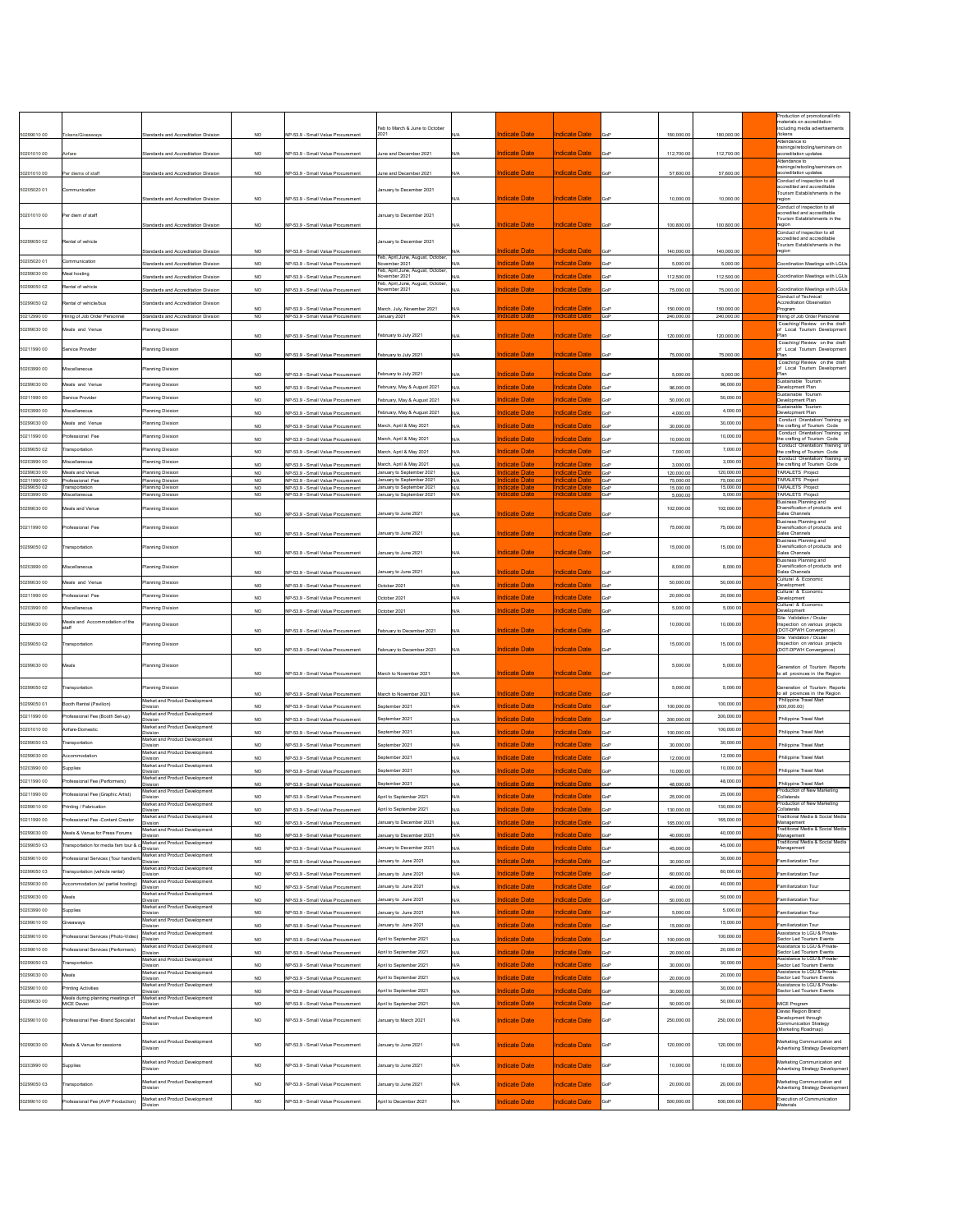| 50299010 00                | Printing- Billboards & Brochures &<br><b>nerchandises</b>            | Market and Product Development<br>Division                                               | <b>NO</b>              | NP-53.9 - Small Value Procurement                                      | April to December 2021                               | N/A        | <b>Indicate Date</b>                         | <b>Indicate Date</b>                         | GoP        | 150,000.00              | 150,000.00              | Execution of Communication<br><b>Materials</b>                                                                |
|----------------------------|----------------------------------------------------------------------|------------------------------------------------------------------------------------------|------------------------|------------------------------------------------------------------------|------------------------------------------------------|------------|----------------------------------------------|----------------------------------------------|------------|-------------------------|-------------------------|---------------------------------------------------------------------------------------------------------------|
| 50299010 00                | Professional Fee (Website<br>Development)                            | Market and Product Development<br><b>Division</b>                                        | <b>NO</b>              | NP-53.9 - Small Value Procurement                                      | April to December 2021                               | N/A        | <b>Indicate Date</b>                         | <b>Indicate Date</b>                         | GoP        | 80,000.00               | 80,000.00               | <b>Execution of Communication</b><br>Materials                                                                |
| 50299010 00                | <b>Advertising Placements</b><br>Transportation for media fam tour & | Market and Product Development<br>Division<br>Market and Product Development             | <b>NO</b>              | NP-53.9 - Small Value Procurement                                      | April to December 2021                               | N/A        | Indicate Date                                | <b>Indicate Date</b>                         | GoP        | 20,000.00               | 20,000.00               | <b>Execution of Communication</b><br>Materials                                                                |
| 50299050 03<br>50299030 00 | ircuit validations:<br>Meals during familiarization tours            | <b>Division</b><br>Market and Product Development                                        | <b>NO</b><br><b>NO</b> | NP-53.9 - Small Value Procurement<br>NP-53.9 - Small Value Procurement | April to December 2021<br>April to December 2021     | N/A<br>N/A | <u>Indicate Date</u><br>Indicate Date        | <b>Indicate Date</b><br><b>Indicate Date</b> | GoP<br>GoP | 100,000.00<br>50,000.00 | 100,000.00<br>50,000.00 | Product Development Campaign<br>Product Development Campaign                                                  |
| 50299010 00                | Professional Services (Tour<br>nandler/tour guide)                   | <b>Division</b><br>Market and Product Development<br>Division                            | <b>NO</b>              | NP-53.9 - Small Value Procurement                                      | April to December 2021                               | N/A        | <b>Indicate Date</b>                         | <b>Indicate Date</b>                         | GoP        | 75,000.00               | 75,000.00               | Product Development Campaign                                                                                  |
| 50299030 00                | Accommodation                                                        | Market and Product Development<br><b>Division</b>                                        | <b>NO</b>              | NP-53.9 - Small Value Procurement                                      | April to December 2021                               | N/A        | Indicate Date                                | <b>Indicate Date</b>                         | GoP        | 75,000.00               | 75,000.00               | Product Development Campaign                                                                                  |
| 50299030 00<br>50203990 00 | Meals & Venue for sessions<br>Supplies                               | Market and Product Development<br>Division<br>Market and Product Development             | <b>NO</b><br><b>NO</b> | NP-53.9 - Small Value Procurement<br>NP-53.9 - Small Value Procurement | January to March 2021<br>January to March 2021       | N/A<br>N/A | Indicate Date<br>Indicate Date               | <b>Indicate Date</b><br><b>Indicate Date</b> | GoP<br>GoP | 150,000.00<br>10,000.00 | 150,000.00<br>10,000.00 | Product & Marketing Planning<br>Activities<br>Product & Marketing Planning                                    |
| 50299050 03                | ransportation                                                        | <b>Division</b><br>Market and Product Development<br><b>Division</b>                     | <b>NO</b>              | NP-53.9 - Small Value Procurement                                      | January to March 2021                                | N/A        | <b>Indicate Date</b>                         | <b>Indicate Date</b>                         | GoP        | 40,000.00               | 40,000.00               | Activities<br>Product & Marketing Planning<br>Activities                                                      |
| 50201010 00                | \irfare-Domestic                                                     | Market and Product Development<br><b>Division</b>                                        | <b>NO</b>              | NP-53.9 - Small Value Procurement                                      | January to December 2021                             | N/A        | <b>Indicate Date</b>                         | <b>Indicate Date</b>                         | GoP        | 60,000.00               | 60,000.00               | (national conventions, planning                                                                               |
| 50201010 00                | Per Diem                                                             | Market and Product Development<br><b>Division</b><br>Market and Product Development      | <b>NO</b>              | NP-53.9 - Small Value Procurement                                      | January to December 2021                             | N/A        | Indicate Date                                | <b>Indicate Date</b>                         | GoP        | 20,000.00               | 20,000.00               | (national conventions, planning<br><b>Kiteridance to domestic events</b>                                      |
| 50203990 00<br>50299050 03 | <b>Supplies</b><br>ransportation                                     | Division<br>Market and Product Development<br>Division                                   | <b>NO</b><br><b>NO</b> | NP-53.9 - Small Value Procurement<br>NP-53.9 - Small Value Procurement | January to December 2021<br>January to December 2021 | N/A<br>N/A | <b>Indicate Date</b><br><b>Indicate Date</b> | <b>Indicate Date</b><br><b>Indicate Date</b> | GoP<br>GoP | 20,000.00<br>75,000.00  | 20,000.00<br>75,000.00  | (national conventions, planning<br>New Product Site Inspections &<br>Validation Activities                    |
| 50299030 00                | Accommodation                                                        | Market and Product Development<br>Division                                               | <b>NO</b>              | NP-53.9 - Small Value Procurement                                      | January to December 2021                             | N/A        | <b>Indicate Date</b>                         | <b>Indicate Date</b>                         | GoP        | 25,000.00               | 25,000.00               | New Product Site Inspections &<br>Validation Activities                                                       |
| 50203990 00                | <b>Supplies</b>                                                      | Market and Product Development<br><b>Division</b><br>Market and Product Development      | <b>NO</b>              | NP-53.9 - Small Value Procurement                                      | January to December 2021                             | N/A        | Indicate Date                                | <b>Indicate Date</b>                         | GoP        |                         |                         | New Product Site Inspections &<br>Validation Activities                                                       |
| 50205020 01<br>50299030 00 | Telephone Expense<br>to include product-specific                     | Division<br>Market and Product Development                                               | <b>NO</b><br><b>NO</b> | NP-53.9 - Small Value Procurement<br>NP-53.9 - Small Value Procurement | January to December 2021<br>January to December 2021 | N/A<br>N/A | Indicate Date<br>Indicate Date               | <b>Indicate Date</b><br><b>Indicate Date</b> | GoP<br>GoP | 48,000.00<br>42,000.00  | 48,000.00<br>42,000.00  | Coordination activities<br>Coordination activities                                                            |
| 5029905001                 | Booth Design and Set-up                                              | <b>Division</b><br>Market and Product Development<br>Division (BIMP-EAGA)                | <b>NO</b>              | NP-53.9 - Small Value Procurement                                      | June to August 2021                                  | N/A        | <b>Indicate Date</b>                         | <b>Indicate Date</b>                         | GoP        | 50,000.00               | 50,000.00               | BIMP DIVE SAFARI                                                                                              |
| 5020101000                 | RT Airfare (Domestic)                                                | Market and Product Development<br>Division (BIMP-EAGA)<br>Market and Product Development | <b>NO</b>              | NP-53.9 - Small Value Procurement                                      | June to August 2021                                  | N/A        | <b>Indicate Date</b>                         | <b>Indicate Date</b>                         | GoP        | 99,000.00               | 99,000.00               | <b>BIMP DIVE SAFARI</b>                                                                                       |
| 5020102000<br>5020102000   | nternational Airfare<br><b>International Airfare</b>                 | Division (BIMP-EAGA)<br>Market and Product Development                                   | <b>NO</b><br>NO.       | VP-53.9 - Small Value Procurement<br>NP-53.9 - Small Value Procurement | June to August 2021<br>June to August 2021           | N/A<br>N/A | ndicate Date<br><b>Indicate Date</b>         | ndicate Date<br><b>Indicate Date</b>         | GoP<br>GoP | 40,000.00<br>48,000.00  | 40,000.00<br>48,000.00  | BIMP DIVE SAFARI<br>BIMP DIVE SAFARI                                                                          |
| 5020102000                 | International Airfare                                                | Division (BIMP-EAGA)<br>Market and Product Development<br>Division (BIMP-EAGA)           | <b>NO</b>              | NP-53.9 - Small Value Procurement                                      | June to August 2021                                  | N/A        | <b>Indicate Date</b>                         | <b>Indicate Date</b>                         | GoP        | 32,000.00               | 32,000.00               | BIMP DIVE SAFARI                                                                                              |
| 5029903000                 | Accommodation                                                        | Market and Product Development<br>Division (BIMP-EAGA)<br>Market and Product Development | <b>NO</b>              | NP-53.9 - Small Value Procurement                                      | June to August 2021                                  | N/A        | <b>Indicate Date</b>                         | <b>Indicate Date</b>                         | GoP        | 84,000.00               | 84,000.00               | BIMP DIVE SAFARI                                                                                              |
| 5029903000<br>5029903000   | Meals<br>Hosting of Dinner with Cultural Show                        | Division (BIMP-EAGA)<br>Market and Product Development                                   | <b>NO</b><br><b>NO</b> | NP-53.9 - Small Value Procurement<br>NP-53.9 - Small Value Procurement | June to August 2021<br>June to August 2021           | N/A<br>N/A | <b>Indicate Date</b><br><b>Indicate Date</b> | <b>Indicate Date</b><br><b>Indicate Date</b> | GoP<br>GoP | 40,000.00<br>30,000.00  | 40,000.00<br>30,000.00  | <b>BIMP DIVE SAFARI</b><br><b>BIMP DIVE SAFARI</b>                                                            |
| 5029905003                 | for Delegates - Dinner<br>Vehicle Rental                             | Division (BIMP-EAGA)<br>Market and Product Development<br>Division (BIMP-EAGA)           | <b>NO</b>              | NP-53.9 - Small Value Procurement                                      | June to August 2021                                  | N/A        | <b>Indicate Date</b>                         | <b>Indicate Date</b>                         | GoP        | 20,000.00               | 20,000.00               | <b>BIMP DIVE SAFARI</b>                                                                                       |
| 5021199000                 | Production Dive Safari Promo<br>Collaterals - T-shirts               | Market and Product Development<br>Division (BIMP-EAGA)<br>Market and Product Development | <b>NO</b>              | NP-53.9 - Small Value Procurement                                      | June to August 2021                                  | N/A        | <b>Indicate Date</b>                         | <b>Indicate Date</b>                         | GoP        | 12,750.00               | 12,750.00               | BIMP DIVE SAFARI                                                                                              |
| 5021199000<br>5029903000   | Tokens and Giveaways for VIPs<br>Contigency                          | Division (BIMP-EAGA)<br>Market and Product Development                                   | <b>NO</b><br><b>NO</b> | NP-53.9 - Small Value Procurement<br>NP-53.9 - Small Value Procurement | June to August 2021<br>June to August 2021           | N/A<br>N/A | <b>Indicate Date</b><br><b>Indicate Date</b> | <b>Indicate Date</b><br><b>Indicate Date</b> | GoP<br>GoP | 22,500.00<br>21,750.00  | 22,500.00<br>21,750.00  | <b>BIMP DIVE SAFARI</b><br><b>BIMP DIVE SAFARI</b>                                                            |
| 5020102000                 | <b>International Airfare</b>                                         | Division (BIMP-EAGA)<br>Market and Product Development<br>Division (BIMP-EAGA)           | <b>NO</b>              | NP-53.9 - Small Value Procurement                                      | November 2021                                        | N/A        | Indicate Date                                | <b>Indicate Date</b>                         | GoP        | 300,000.00              | 300,000.00              | 3RD BIMP-EAGA BUDAYAW<br><b>FESTIVAL</b>                                                                      |
| 5020101000                 | RT Airfare (Domestic)                                                | Market and Product Development<br>Division (BIMP-EAGA)                                   | <b>NO</b>              | NP-53.9 - Small Value Procurement                                      | November 2021                                        | N/A        | <b>Indicate Date</b>                         | <b>Indicate Date</b>                         | GoP        | 110,000.00              | 110,000.00              | 3RD BIMP-EAGA BUDAYAW<br><b>FESTIVAL</b>                                                                      |
| 5029903000<br>5029905003   | Accommodation<br>Vehicle Rental                                      | Market and Product Development<br>Division (BIMP-EAGA)<br>Market and Product Development | <b>NO</b><br><b>NO</b> | NP-53.9 - Small Value Procurement<br>NP-53.9 - Small Value Procurement | November 2021                                        | N/A<br>N/A | ndicate Date<br><b>Indicate Date</b>         | <b>Indicate Date</b><br><b>Indicate Date</b> | GoP<br>GoP | 126,000.00<br>70,000.00 | 126,000.00<br>70,000.00 | 3RD BIMP-EAGA BUDAYAW<br><b>FESTIVAL</b><br>3RD BIMP-EAGA BUDAYAW                                             |
| 5029903000                 | Meals                                                                | Division (BIMP-EAGA)<br>Market and Product Development<br>Division (BIMP-EAGA)           | <b>NO</b>              | NP-53.9 - Small Value Procurement                                      | November 2021<br>November 2021                       | N/A        | <b>Indicate Date</b>                         | <b>Indicate Date</b>                         | GoP        | 108,000.00              | 108,000.00              | <b>FESTIVAL</b><br>3RD BIMP-EAGA BUDAYAW<br><b>FESTIVAL</b>                                                   |
| 5029905001                 | Booth Design and Set-up                                              | Market and Product Development<br>Division (BIMP-EAGA)                                   | <b>NO</b>              | NP-53.9 - Small Value Procurement                                      | November 2021                                        | N/A        | <b>Indicate Date</b>                         | <b>Indicate Date</b>                         | GoP        | 120,000.00              | 120,000.00              | 3RD BIMP-EAGA BUDAYAW<br><b>FESTIVAL</b>                                                                      |
| 5029903000                 | Contigency                                                           | Market and Product Development<br>Division (BIMP-EAGA)<br>Market and Product Development | <b>NO</b>              | NP-53.9 - Small Value Procurement                                      | November 2021                                        | N/A        | <b>Indicate Date</b>                         | <b>Indicate Date</b>                         | GoP        | 66,000.00               | 66,000.00               | <b>3RD BIMP-EAGA BUDAYAW</b><br><b>FESTIVAL</b><br>CONNECTIVITY MEETINGS - 1ST                                |
| 5020101000<br>5020101000   | RT Airfare (Domestic)<br>RT Airfare (Domestic)                       | Division (BIMP-EAGA)<br>Market and Product Development<br>Division (BIMP-EAGA)           | <b>NO</b><br><b>NO</b> | NP-53.9 - Small Value Procurement<br>NP-53.9 - Small Value Procurement | February to April 2021<br>February to April 2021     | N/A<br>N/A | <b>Indicate Date</b><br><b>Indicate Date</b> | <b>Indicate Date</b><br><b>Indicate Date</b> | GoP<br>GoP | 60,000.00<br>30,000.00  | 60,000.00<br>30,000.00  | <b>EG</b><br>CONNECTIVITY MEETINGS - 1ST<br>LEG                                                               |
| 5029903000                 | Accommodation                                                        | Market and Product Development<br>Division (BIMP-EAGA)                                   | <b>NO</b>              | NP-53.9 - Small Value Procurement                                      | February to April 2021                               | N/A        | <b>Indicate Date</b>                         | <b>Indicate Date</b>                         | GoP        | 21,000.00               | 21,000.00               | CONNECTIVITY MEETINGS - 1ST<br>.EG                                                                            |
| 5029905003                 | √ehicle Rental                                                       | Market and Product Development<br>Division (BIMP-EAGA)<br>Market and Product Development | <b>NO</b>              | NP-53.9 - Small Value Procurement                                      | February to April 2021                               | N/A        | <b>Indicate Date</b>                         | <b>Indicate Date</b>                         | GoP        | 7,000.00                | 7,000.00                | CONNECTIVITY MEETINGS - 1ST<br>LEG.<br>CONNECTIVITY MEETINGS -                                                |
| 5020101000<br>5020101000   | RT Airfare (Domestic)<br>RT Airfare (Domestic)                       | Division (BIMP-EAGA)<br>Market and Product Development<br>Division (BIMP-EAGA)           | NO.<br><b>NO</b>       | NP-53.9 - Small Value Procurement<br>NP-53.9 - Small Value Procurement | May to August 2021<br>May to August 2021             | N/A<br>N/A | <b>Indicate Date</b><br><b>Indicate Date</b> | <b>Indicate Date</b><br><b>Indicate Date</b> | GoP<br>GoP | 60,000.00<br>30,000.00  | 60,000.00<br>30,000.00  | 2ND LEG<br><b>CONNECTIVITY MEETINGS</b><br>2ND LEG                                                            |
| 5029903000                 | Accommodation                                                        | Market and Product Development<br>Division (BIMP-EAGA)                                   | <b>NO</b>              | NP-53.9 - Small Value Procurement                                      | May to August 2021                                   | N/A        | <b>Indicate Date</b>                         | <b>Indicate Date</b>                         | GoP        | 21,000.00               | 21,000.00               | CONNECTIVITY MEETINGS -<br>2ND LEG                                                                            |
| 5029905003                 | Vehicle Rental                                                       | Market and Product Development<br>Division (BIMP-EAGA)<br>Market and Product Development | <b>NO</b>              | NP-53.9 - Small Value Procurement                                      | May to August 2021                                   | N/A        | <b>Indicate Date</b>                         | <b>Indicate Date</b>                         | GoP        | 7,000.00                | 7,000.00                | <b>CONNECTIVITY MEETINGS</b><br>2ND LEG<br>CONNECTIVITY MEETINGS -                                            |
| 5020101000<br>5020101000   | RT Airfare (Domestic)<br>RT Airfare (Domestic)                       | Division (BIMP-EAGA)<br>Market and Product Development                                   | <b>NO</b><br><b>NO</b> | NP-53.9 - Small Value Procurement<br>NP-53.9 - Small Value Procurement | May to August 2021<br>September to December 2021     | N/A<br>N/A | <b>Indicate Date</b><br><b>Indicate Date</b> | <b>Indicate Date</b><br><b>Indicate Date</b> | GoP<br>GoP | 60,000.00<br>30,000.00  | 60,000.00<br>30,000.00  | 3RD LEG<br><b>CONNECTIVITY MEETINGS</b>                                                                       |
| 5029903000                 | Accommodation                                                        | Division (BIMP-EAGA)<br>Market and Product Development<br>Division (BIMP-EAGA)           | <b>NO</b>              | NP-53.9 - Small Value Procurement                                      | September to December 2021                           | N/A        | <b>Indicate Date</b>                         | <b>Indicate Date</b>                         | GoP        | 14,000.00               | 14,000.00               | 3RD LEG<br><b>CONNECTIVITY MEETINGS</b><br>3RD LEG                                                            |
| 5029905003                 | <b>∕ehicle Rental</b>                                                | Market and Product Development<br>Division (BIMP-EAGA)<br>Market and Product Development | <b>NO</b>              | NP-53.9 - Small Value Procurement                                      | September to December 2021                           | N/A        | <b>Indicate Date</b>                         | <b>Indicate Date</b>                         | GoP        | 7,000.00                | 7,000.00                | CONNECTIVITY MEETINGS<br>3RD LEG<br>CONNECTIVITY MEETINGS                                                     |
| 5029903000<br>5020102000   | Contigency<br>nternational Airfare                                   | Division (BIMP-EAGA)<br>Market and Product Development                                   | <b>NO</b><br><b>NO</b> | NP-53.9 - Small Value Procurement<br>NP-53.9 - Small Value Procurement | September to December 2021<br>May to June 2021       | N/A<br>N/A | <b>Indicate Date</b><br><b>Indicate Date</b> | <b>Indicate Date</b><br><b>Indicate Date</b> | GoP<br>GoP | 3,000.00<br>40,000.00   | 3,000.00<br>40,000.00   | 3RD LEG<br>EUUTUURISMI DEVELUPMENT<br>IN TURTLE ISLANDS (Signature                                            |
| 5020102000                 | nternational Airfare                                                 | Division (BIMP-EAGA)<br>Market and Product Development<br>Division (BIMP-EAGA)           | <b>NO</b>              | NP-53.9 - Small Value Procurement                                      | May to June 2021                                     | N/A        | <b>Indicate Date</b>                         | <b>Indicate Date</b>                         | GoP        | 48,000.00               | 48,000.00               | <del>EUUMUNISM DEVELOPMENT</del><br>IN TURTLE ISLANDS (Signature                                              |
| 5020102000                 | nternational Airfare                                                 | Market and Product Development<br>Division (BIMP-EAGA)<br>Market and Product Development | <b>NO</b>              | NP-53.9 - Small Value Procurement                                      | May to June 2021                                     | N/A        | <b>Indicate Date</b>                         | <b>Indicate Date</b>                         | GoP        | 32,000.00               | 32,000.00               | <del>Lüütüurism develupmen i</del><br>IN TURTLE ISLANDS (Signature<br><del>בטטולטטולוסט מבעברטרואבונו -</del> |
| 5020101000<br>5029903000   | Domestic Airfare<br>Accommodation                                    | Division (BIMP-EAGA)<br>Market and Product Development                                   | <b>NO</b><br><b>NO</b> | NP-53.9 - Small Value Procurement<br>NP-53.9 - Small Value Procurement | May to June 2021<br>May to June 2021                 | N/A<br>N/A | <b>Indicate Date</b><br><b>Indicate Date</b> | <b>Indicate Date</b><br><b>Indicate Date</b> | GoP<br>GoP | 99,000.00<br>87,500.00  | 99,000.00<br>87,500.00  | IN TURTLE ISLANDS (Signature<br>ᡄᡃᢗᡃᢗᢣᡗᡟᢗᡃᡨᡳ᠌<br>IN TURTLE ISLANDS (Signature                                 |
| 5021199000                 | Tokens - Corporate Giveaways                                         | Division (BIMP-EAGA)<br>Market and Product Development<br>Division (BIMP-EAGA)           | <b>NO</b>              | NP-53.9 - Small Value Procurement                                      | May to June 2021                                     | N/A        | ndicate Date                                 | <b>Indicate Date</b>                         | GoP        | 50,000.00               | 50,000.00               | <del>EUUMONOM DEVELOPMENT</del><br>IN TURTLE ISLANDS (Signature                                               |
| 5029903000                 | Catering for Signature Event                                         | Market and Product Development<br>Division (BIMP-EAGA)<br>Market and Product Development | <b>NO</b>              | NP-53.9 - Small Value Procurement                                      | May to June 2021                                     | N/A        | <b>Indicate Date</b>                         | <b>Indicate Date</b>                         | GoP        | 50,000.00               | 50,000.00               | <del>EUO10 בדום השפט המוסירים בדו</del><br>IN TURTLE ISLANDS (Signature<br>E <del>UUTUURISM DEVELUPMENT</del> |
| 5029905003<br>5029903000   | <b>∕ehicle Rental</b><br>Contigency                                  | Division (BIMP-EAGA)<br>Market and Product Development                                   | <b>NO</b><br><b>NO</b> | NP-53.9 - Small Value Procurement<br>NP-53.9 - Small Value Procurement | May to June 2021<br>May to June 2021                 | N/A<br>N/A | <b>Indicate Date</b><br><b>Indicate Date</b> | <b>Indicate Date</b><br><b>Indicate Date</b> | GoP<br>GoP | 35,000.00<br>8,500.00   | 35,000.00<br>8,500.00   | IN TURTLE ISLANDS (Signature<br><del>EUUMURISM DEVELOPMENT</del><br>IN TURTLE ISLANDS (Signature              |
| 5020102000                 | nternational Airfare                                                 | Division (BIMP-EAGA)<br>Market and Product Development<br>Division (BIMP-EAGA)           | <b>NO</b>              | NP-53.9 - Small Value Procurement                                      | July to October 2021                                 | N/A        | <b>Indicate Date</b>                         | <b>Indicate Date</b>                         | GoP        | 40,000.00               | 40,000.00               | KUMBIRA FESTIVAL (Signature<br>Events)                                                                        |
| 5020102000                 | nternational Airfare                                                 | Market and Product Development<br>Division (BIMP-EAGA)<br>Market and Product Development | <b>NO</b>              | NP-53.9 - Small Value Procurement                                      | July to October 2021                                 | N/A        | <b>Indicate Date</b>                         | <b>Indicate Date</b>                         | GoP        | 48,000.00               | 48,000.00               | KUMBIRA FESTIVAL (Signature<br>Events)<br>KUMBIRA FESTIVAL (Signature                                         |
| 5020102000<br>5020101000   | International Airfare<br>Domestic Airfare                            | Division (BIMP-EAGA)<br>Market and Product Development                                   | NO.<br><b>NO</b>       | NP-53.9 - Small Value Procurement<br>NP-53.9 - Small Value Procurement | July to October 2021<br>July to October 2021         | N/A<br>N/A | <b>Indicate Date</b><br><b>Indicate Date</b> | <b>Indicate Date</b><br><b>Indicate Date</b> | GoP<br>GoP | 32,000.00<br>88,000.00  | 32,000.00<br>88,000.00  | Events)<br><b>KUMBIRA FESTIVAL (Signature</b>                                                                 |
| 5029903000                 | Accommodation                                                        | Division (BIMP-EAGA)<br>Market and Product Development<br>Division (BIMP-EAGA)           | <b>NO</b>              | NP-53.9 - Small Value Procurement                                      | July to October 2021                                 | N/A        | <b>Indicate Date</b>                         | <b>Indicate Date</b>                         | <b>GoP</b> | 70,000.00               | 70,000.00               | Events)<br>KUMBIRA FESTIVAL (Signature<br>Events)                                                             |
| 5021199000                 | Tokens - Corporate Giveaways                                         | Market and Product Development<br>Division (BIMP-EAGA)<br>Market and Product Development | <b>NO</b>              | NP-53.9 - Small Value Procurement                                      | July to October 2021                                 | N/A        | <b>Indicate Date</b>                         | <b>Indicate Date</b>                         | GoP        | 24,000.00               | 24,000.00               | KUMBIRA FESTIVAL (Signature<br>Events)<br><b>KUMBIRA FESTIVAL (Signature</b>                                  |
| 5029903000<br>5029905003   | Catering for Signature Event<br>Vehicle Rental                       | Division (BIMP-EAGA)<br>Market and Product Development                                   | NO<br><b>NO</b>        | NP-53.9 - Small Value Procurement<br>NP-53.9 - Small Value Procurement | July to October 2021<br>July to October 2021         | N/A<br>N/A | <b>Indicate Date</b><br><b>Indicate Date</b> | <b>Indicate Date</b><br><b>Indicate Date</b> | GoP<br>GoP | 50,000.00<br>35,000.00  | 50,000.00<br>35,000.00  | Events)<br><b>KUMBIRA FESTIVAL (Signature</b>                                                                 |
| 5029903000                 | Contigency                                                           | Division (BIMP-EAGA)<br>Market and Product Development<br>Division (BIMP-EAGA)           | <b>NO</b>              | NP-53.9 - Small Value Procurement                                      | July to October 2021                                 | N/A        | <b>Indicate Date</b>                         | <b>Indicate Date</b>                         | GoP        | 13,000.00               | 13,000.00               | Events)<br><b>KUMBIRA FESTIVAL (Signature</b><br>Events)                                                      |
| 5020102000                 | <b>International Airfare</b>                                         | Market and Product Development<br>Division (BIMP-EAGA)<br>Market and Product Development | <b>NO</b>              | NP-53.9 - Small Value Procurement                                      | July to September 2021                               | N/A        | <b>Indicate Date</b>                         | <b>Indicate Date</b>                         | GoP        | 40,000.00               | 40,000.00               | DRAGON BOAT FESTIVAL<br>(Signature Events)<br>DRAGON BOAT FESTIVAL                                            |
| 5020102000<br>5020102000   | <b>International Airfare</b><br>International Airfare                | Division (BIMP-EAGA)<br>Market and Product Development                                   | <b>NO</b><br><b>NO</b> | NP-53.9 - Small Value Procurement<br>NP-53.9 - Small Value Procurement | July to September 2021<br>July to September 2021     | N/A<br>N/A | <b>Indicate Date</b><br><b>Indicate Date</b> | <b>Indicate Date</b><br><b>Indicate Date</b> | GoP<br>GoP | 48,000.00<br>32,000.00  | 48,000.00<br>32,000.00  | (Signature Events)<br>DRAGON BOAT FESTIVAL                                                                    |
| 5020101000                 | Domestic Airfare                                                     | Division (BIMP-EAGA)<br>Market and Product Development<br>Division (BIMP-EAGA)           | <b>NO</b>              | NP-53.9 - Small Value Procurement                                      | July to September 2021                               | N/A        | <b>Indicate Date</b>                         | <b>Indicate Date</b>                         | GoP        | 88,000.00               | 88,000.00               | (Signature Events)<br>DRAGON BOAT FESTIVAL<br>(Signature Events)                                              |
| 5029903000                 | Accommodation                                                        | Market and Product Development<br>Division (BIMP-EAGA)                                   | <b>NO</b>              | NP-53.9 - Small Value Procurement                                      | July to September 2021                               | N/A        | <b>Indicate Date</b>                         | <b>Indicate Date</b>                         | GoP        | 70,000.00               | 70,000.00               | DRAGON BOAT FESTIVAL<br>(Signature Events)<br>DRAGON BOAT FESTIVAL                                            |
| 5021199000<br>5029903000   | Tokens - Corporate Giveaways<br>Catering for Signature Event         | Market and Product Development<br>Division (BIMP-EAGA)<br>Market and Product Development | <b>NO</b><br><b>NO</b> | NP-53.9 - Small Value Procurement<br>NP-53.9 - Small Value Procurement | July to September 2021<br>July to September 2021     | N/A<br>N/A | <b>Indicate Date</b><br><b>Indicate Date</b> | <b>Indicate Date</b><br><b>Indicate Date</b> | GoP<br>GoP | 24,000.00<br>50,000.00  | 24,000.00<br>50,000.00  | (Signature Events)<br>DRAGON BOAT FESTIVAL                                                                    |
| 5029905003                 | Vehicle Rental                                                       | Division (BIMP-EAGA)<br>Market and Product Development<br>Division (BIMP-EAGA)           | <b>NO</b>              | NP-53.9 - Small Value Procurement                                      | July to September 2021                               | N/A        | <b>Indicate Date</b>                         | <b>Indicate Date</b>                         | <b>GoP</b> | 35,000.00               | 35,000.00               | (Signature Events)<br>DRAGON BOAT FESTIVAL<br>(Signature Events)                                              |
| 5029903000                 | Contigency                                                           | Market and Product Development<br>Division (BIMP-EAGA)                                   | <b>NO</b>              | NP-53.9 - Small Value Procurement                                      | July to September 2021                               | N/A        | <b>Indicate Date</b>                         | <b>Indicate Date</b>                         | GoP        | 13,000.00               | 13,000.00               | DRAGON BOAT FESTIVAL<br>(Signature Events)                                                                    |
|                            |                                                                      |                                                                                          | <b>NO</b><br><b>NO</b> | NP-53.9 - Small Value Procurement<br>NP-53.9 - Small Value Procurement |                                                      | N/A<br>N/A | <b>Indicate Date</b><br><b>Indicate Date</b> | <b>Indicate Date</b><br><b>Indicate Date</b> | GoP<br>GoP |                         |                         |                                                                                                               |
|                            |                                                                      |                                                                                          | $NO$                   | NP-53.9 - Small Value Procurement                                      |                                                      | N/A        | <b>Indicate Date</b>                         | <b>Indicate Date</b>                         | GoP        |                         |                         |                                                                                                               |